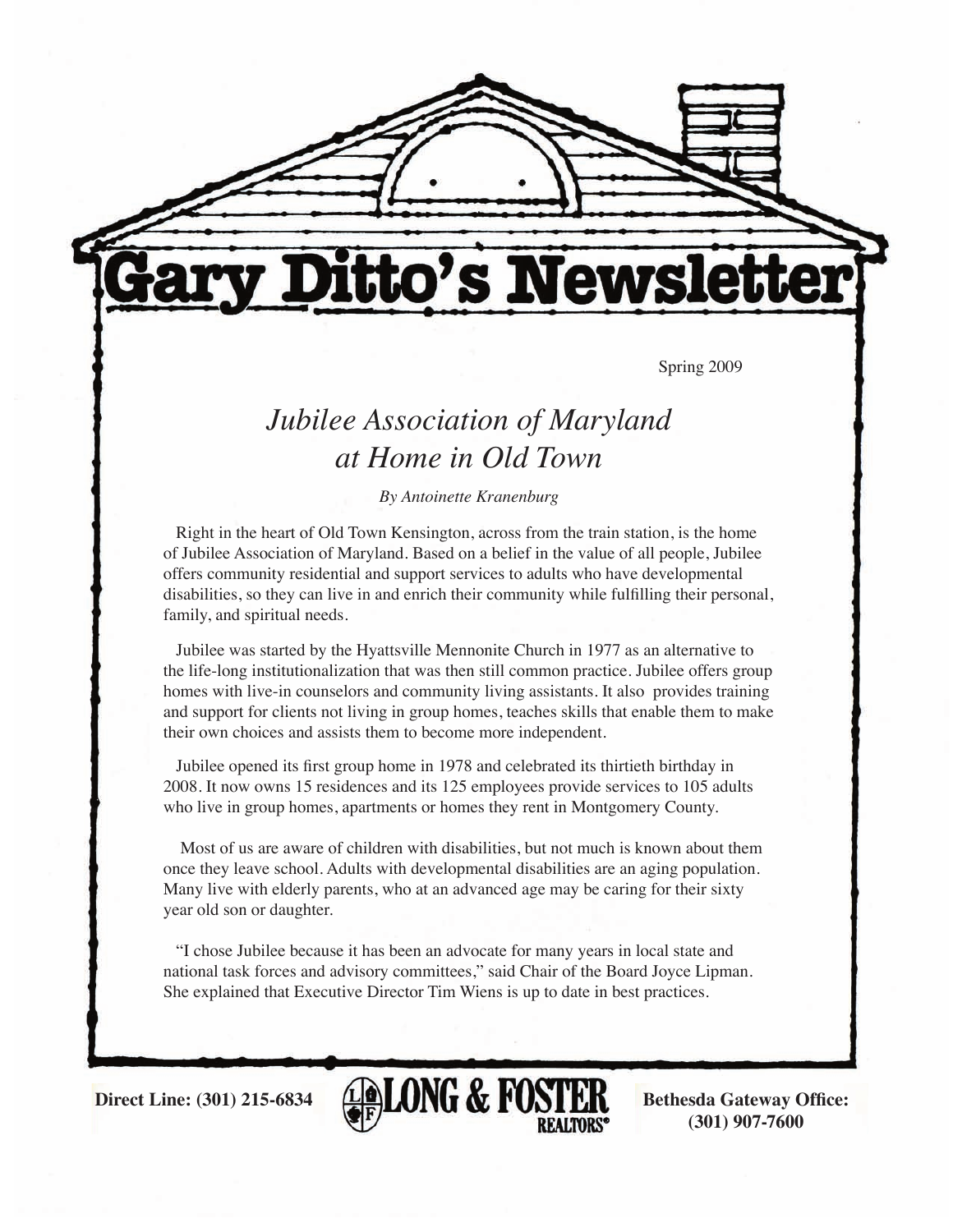#### **Jubilee Association** — *continued*

 She is thrilled with three new initiatives: the Retiring at Home Program for senior clients; a program that teaches social skills and offers other services to young adult Individuals with High Functioning Autism Spectrum Disorders; and the Model Housing Project which is renovating a home in Silver Spring for three people with physical disabilities and equipping it with the latest Universal Design technology.

 Our Kensington community can get involved in meaningful ways. Jubilee pairs volunteers with clients so that they can have friends and participate in community activities. Volunteer labor is welcomed to help with quarterly mailings, spring cleaning group homes, and the fall carnival.



*State Senator Richard Madaleno and Tim Wiens discuss current renovations at a Jubilee Reception*

 Once a year, Jubilee honors an outstanding leader in Montgomery County. Kensington businesses are showing their support by buying program ads.

This year, Jubilee will be toasting Sid Kramer, a former Montgomery County Executive, Maryland State Senator, and President of Kramer Enterprises in Silver Spring. The Toast will be on Tuesday, April 28, at the Marriott Washingtonian in Gaithersburg.

## MOMS Club Meetings in March and April



 Kensington Park MOMS Club (a national support group for mothers who primarily stay at home with their children) invites moms to attend the monthly meeting Wednesday, March  $25<sup>th</sup>$  at 10:15 a.m. at the Kensington Park Library, 2401 Knowles Ave, Kensington, MD 20895. The March meeting will include a presentation and demonstration by Stroller Strides.

 The April meeting will take place Wednesday, April 29 at 4 p.m. at the Old Town Kensington Firehouse, located at Connecticut Ave. and Plyers Mill Rd., Kensington.The meeting includes a tour of the firehouse.

 This Club is open to moms whose children are zoned to attend Garrett Park ES and Kensington Parkwood ES. The group's activities include trips to parks, lunch and coffee get-togethers, playgroups and more. More information is available at www.kensingtonparkmoms. com or you may e-mail to kpmoms@yahoo.com.

# **Book Talk**

 *FATAL LIGHT*, Richard Currey's classic novel of Vietnam and its aftermath is being released in a 20th Anniversary Edition, with an



introduction by the author. The author will be at The Writers Center, 4508 Walsh St., Bethesda on Sunday, April 5 at 2 p.m. to read from, discuss, and sign copies of the new edition, as well as answer questions. Currey will be introduced by Robert Aubry Davis of Sirius/XM Radio and WETA's "Around Town" arts program.

 There will be a post-reading reception at Gaffney's Restaurant, in walking distance of The Writers Center at 7141 Wisconsin Avenue, Bethesda (next to the Montgomery Farm Women's Co-Op). Event parking across the street from The Writers Center or in the Co-Op parking lot on Wisconsin Ave. Further information: The Writers Center, 301-654-8664,www.writer.org or at the author's website www.richardcurrey.com/fatallight.htm.

 Blair Lee will be Master of Ceremonies. Toasters include the Hon. Isiah Leggett, Lanny Davis, Hon. Sheila Hixson, the Hon. Ben Kramer, and Stewart Bainum.

Visit **www.JubileeMD.org** for more on Jubilee Association of Maryland Inc. 10408 Montgomery Avenue, Kensington, Maryland 20895. 301-949-8628 For information on volunteers – call Sharon Freedman – Ext 115 For information on the Toast – call Steve Allen – Ext 117

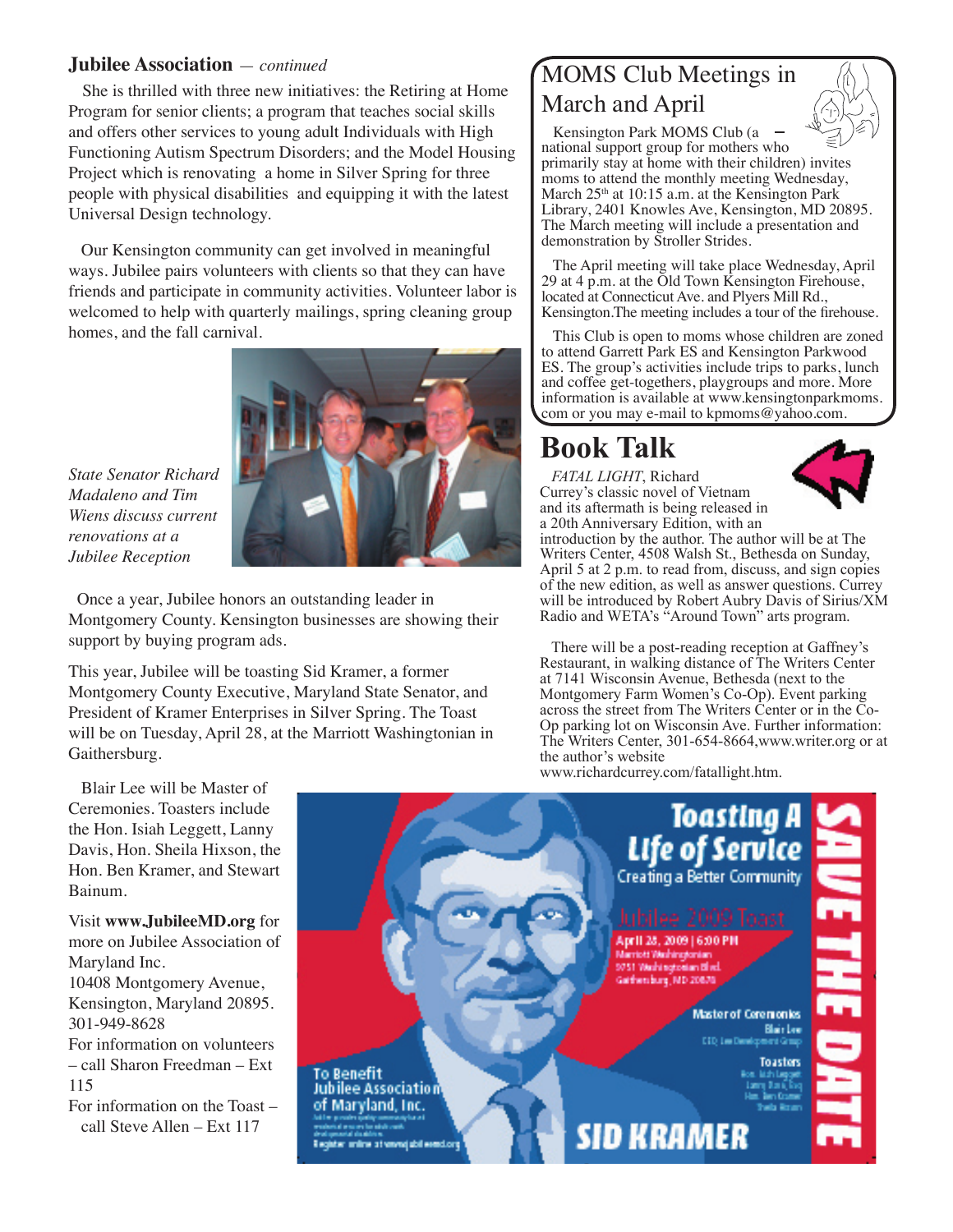#### **Bethesda-Chevy Chase High School All Sports Boosters\* Annual Mulch Sale—April 2009**

 High Quality Shredded Hardwood 3 Cubic Feet Bags, \$5.25 per bag includes FREE CURB SIDE DELIVERY \$6.25 per bag for delivery orders less then 10 bags. Delivery Dates: Saturday, April 11 after 9 a.m. Saturday, April 18 after  $\overline{9}$  a.m. Walk-Up Sales: Saturday, April 25 during the Sports Booster Plant Sale. Come out and buy some beautiful plants and pick up your mulch. We will also have Montgomery County Master Gardeners on hand to answer any questions on your planting and mulching needs. Mulching is one of the most important ways to maintain a healthy landscape.

 Pre-Order Your Pick Up or Delivery Order NOW!! Please send your order with a check, payable to B-CC All Sports Boosters to: Michelle Brown - PO Box 30205 - Bethesda, MD 20824 For more information or to place your order via e-mail, contact Michelle: Mishfromdc@gmail.com



#### *THE UMM SPRING YARD SALE IS JUST AROUND THE CORNER!*

 The spring indoor/outdoor yard sale sponsored by the United Methodist Men (UMM), will be held on Friday, March 27th (8:00 a.m. to 6 p.m.) and Saturday, March 28th (8:00 a.m. to 1: 00 p.m.) at St. Paul's United Methodist Church, 10401 Armory Avenue, Heavener Hall and on the outside lawn at the corner of Fawcett and Mitchell Streets in Old Town Kensington. The boutique in the Dorothy Kirkley parlor will have the nicer fine and costume jewelry, china, silver, glass, art, antiques, and other collectibles.

 Donations of sellable items (no computer equipment, exercise equipment or heavy upholstered furniture please) are welcome. They should be brought to the church on Thursday, March 26th, 8 a.m. to 7 p.m. Particularly welcome are costume jewelry, china, silver, antiques and collectibles for the boutique. Use entrance at corner of Mitchell and Fawcett Streets. For info: 301-933-7933

*Gary Ditto's Newsletter welcomes ideas and news items from community members. The writers and editors are from Kensington Communications. Barbara Gressman and Antoinette Kranenburg helped with this issue.* 

## *Community Spring Fling and Flea Market*

Saturday, April 25, 9:30 a.m. until 1:30 p.m.

 The Kensington Baptist Church invites the community to a Spring Fling and Flea Market. Activities include: bake sale & refreshments, moon-bounce, face painting, fire dept K-9 unit, police and fire dept displays, ESL info, pet adoptions, Parent Encouragement Program info, and live entertainment throughout the day. Free. Flea market rain date: May 2. Location: 10100 Connecticut Ave. Information: Di George, 301-942-4400 or 301-984-8332.

#### **Crib Crisis for Local Low-income Moms and Babies**

 *A Wider Circle* is receiving calls from agencies that can no longer provide essential items for young mothers and their babies. One local agency advises moms to put their baby to sleep in laundry baskets. Fortunately, A Wider Circle has been

able to respond with cribs, changing tables, strollers, etc. We know there are enough gently used cribs in good condition in our homes. Cribs and all baby items can be dropped off at our Center for Community Service, 9159-C Brookeville Road, Silver Spring, MD 20910 or call 301-608-3504 to schedule a pick up of items that can't be dropped off.



## **13th Annual Caregivers Conference**

Wednesday, May 6, 2009 — 8:30 a.m. to 2:30 p.m. Countywide Educational Conference Sponsored by Interfaith Works (formerly named Community Ministry of Montgomery County), an interfaith charity that leads and engages Montgomery County's faith communities in serving the poor. Interfaith Works sponsors the Interfaith Clothing Centers and many other services. **www.iworksmc.org**

Conference Theme: *We are our Strength ... Working Together To Meet the Need*

Conference Location: B'nai Israel Congregation, 6301 Montrose Road, Rockville, Maryland

## *Need a reference for an electrician, plumber, yard person, or any home maintenance job?*

If so, please call me. I have a list of contractors that I have worked with over the years and I also have access to a vendor group established by Long & Foster Realtors.

 *— Gary H. Ditto*

## *New E-Mail Updates from Gary Ditto*—

Sign up for either or both of these updates:

- Our Monthly Sold Reports for 20895, sent via e-mail
- Our weekly "Open House" e-mail
- You choose what to sign up for and you can always
- unsubscribe. Sign up on our home page **www.garyditto.com**.

For dates and news of more events, be sure to visit the *Community Activities Calendar* on the web site:

 **www.garyditto.com**